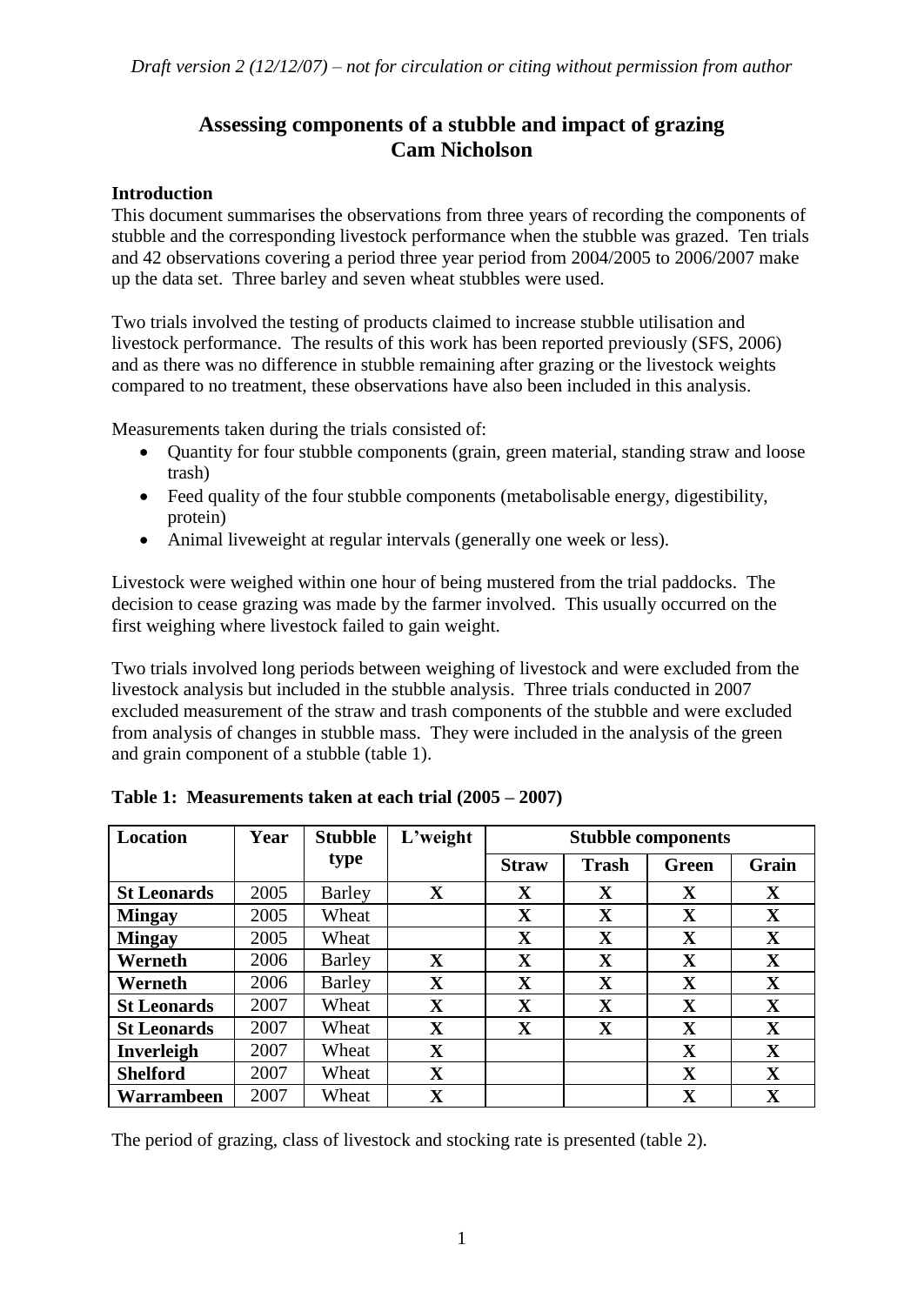| Location           | Year | <b>Class of livestock</b> | <b>Stubble</b> | <b>Grazed</b> | No of stock | <b>Stocking rate</b> | <b>Opening</b> | <b>Closing</b> | Grazing |
|--------------------|------|---------------------------|----------------|---------------|-------------|----------------------|----------------|----------------|---------|
|                    |      |                           | type           | area (ha)     | in trial    | (hd/ha)              | date           | date           | days    |
| <b>St Leonards</b> | 2005 | Mer ewes (off shears)     | <b>Barley</b>  | 31            | 670         | 21.6                 | 5-Mar          | 1-Apr          | 27      |
| Werneth            | 2006 | 2nd X ewes                | <b>Barley</b>  | 5.3           | 110         | 20.8                 | 6-Feb          | $20-Mar$       | 42      |
| Werneth            | 2006 | 2nd X ewes                | <b>Barley</b>  | 5.4           | 120         | 22.2                 | 6-Feb          | $20-Mar$       | 42      |
| <b>St Leonards</b> | 2007 | Mer hoggets (off shears)  | Wheat          | 10.3          | 109         | 10.6                 | $11-Jan$       | $25$ -Jan      | 14      |
| <b>St Leonards</b> | 2007 | Mer hoggets (off shears)  | Wheat          | 9.7           | 103         | 10.6                 | $11-Jan$       | $25$ -Jan      | 14      |
| <b>Inverleigh</b>  | 2007 | Mer wethers               | Wheat          | 20            | 300         | 15.0                 | $23$ -Jan      | 13-Feb         | 21      |
| <b>Shelford</b>    | 2007 | Mer ewe (off shears)      | Wheat          | 14.6          | 76          | 5.2                  | $24$ -Jan      | 14-Feb         | 21      |
| Warrambeen         | 2007 | Mer hoggets (off shears)  | Wheat          | 31.5          | 155         | 4.9                  | $9-Jan$        | $12$ -Feb      | 34      |

# **Table 2: Livestock and grazing details of stubble trials (2005 – 2007)**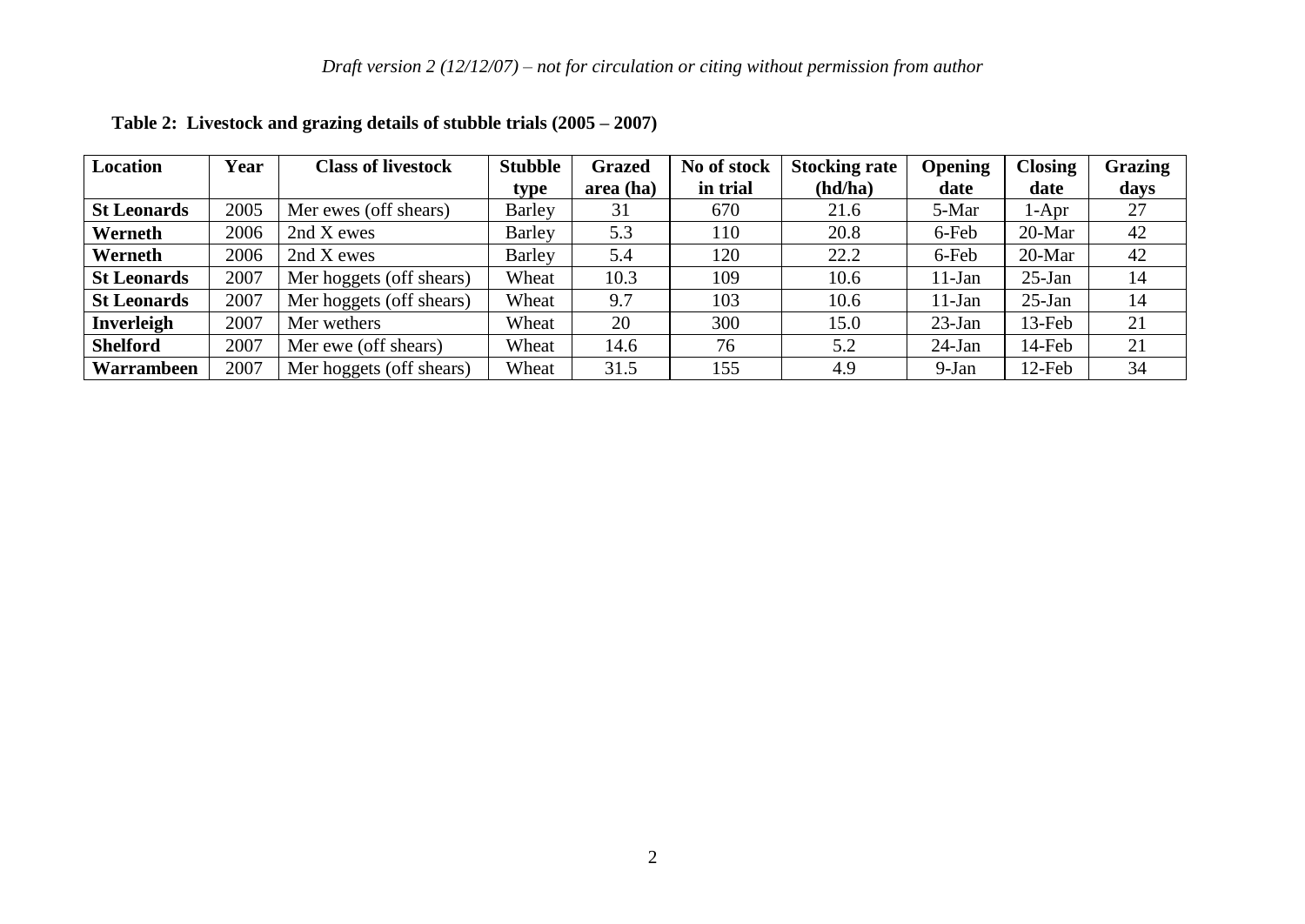## **Observations**

A stubble commonly consists of four components. These are:

- Standing straw
- Loose trash (on the ground)
- Residual grain, either in heads or as individual grains
- Green material, either as volunteer weeds or as shot grain

The quantity of each component will vary from paddock to paddock for many reasons including the type of crop, canopy management, harvesting efficiency and weed control.

### **Quantity of stubble**

The average stubble at the start of grazing was 5.0 t/ha (range2.1 t./ha to 8.7 t/ha). The standing straw and trash contributed to 98% of the total stubble load. Residual grain and green material accounted for only 2% of the total stubble in all but exceptional circumstances (significant shot grain that remained ungrazed for 30 days).

At the completion of grazing, the total stubble mass had declined by one third to 3.4t/ha (reduction of between 19% and 50%). As expected the green and grain components were the first consumed by the grazing animal. Grazing also altered the proportion of standing straw compared to stubble trash during the grazing period. While the total amount of stubble declined over time, there was a decrease in standing straw and an increase in trash or fallen straw (figure 1).



#### **Figure 1: Decline in total stubble mass and change in stubble components (St Leonards, 2007)**

## **Stubble reduction and grazing intensity**

The reduction in stubble mass appears to be influenced by the stocking rate and duration of grazing. The total number of grazing days (stocking rate x duration) was compared to the percentage reduction in stubble load (figure 2).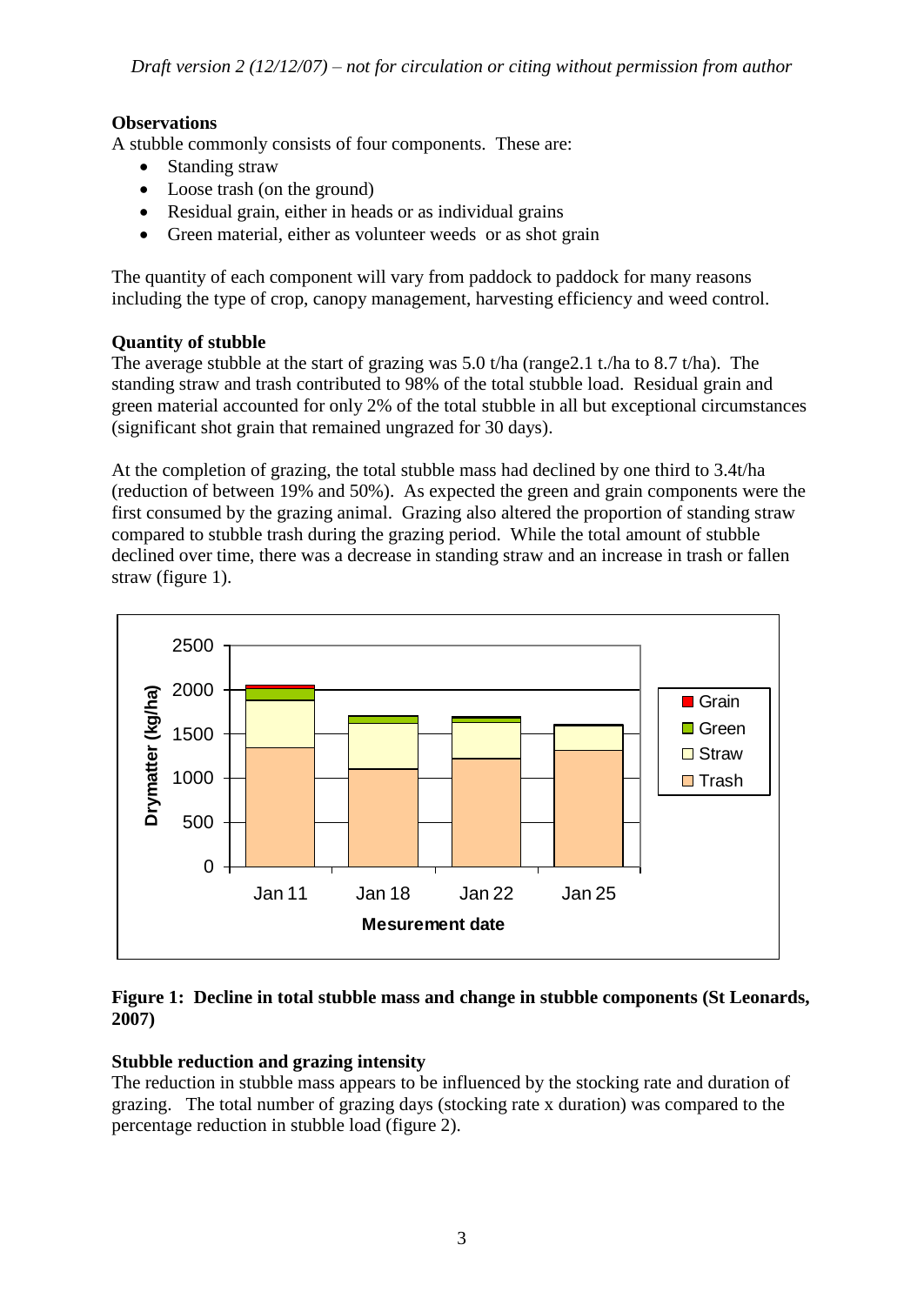

### **Figure 2: Reduction in total stubble mass compared to grazing days per hectare**

As expected the increase in number of grazing days resulted in a reduction in the amount of stubble present. Continuation of grazing may have resulted in a further reduction in stubble present, but this would have resulted in liveweight loss (unless supplementary feeding was introduced).

Part of the decline in stubble mass can be attributed to grazing, either through direct consumption of the dry material or by trampling and crushing of the dry material. However part of the stubble decline may also be attributed to the natural breakdown of plant material, even without grazing. Figure 2 would also indicate a nature decline in stubble mass over a two month period of 11% (where the line intersects with the y axis).

#### **Stubble quality**

The four stubble components varied in quality. The grain provided the highest quality feed followed by the green materials (either weeds or shot grain). The standing straw and lose trash was of very low quality (table 3).

#### **Table 3: Average digestibility, energy and protein of different stubble components during the grazing period**

|                                 | <b>Stubble component</b> |       |                          |            |  |
|---------------------------------|--------------------------|-------|--------------------------|------------|--|
| <b>Quality parameter</b>        | Grain                    | Green | <b>Standing</b><br>straw | Lose trash |  |
| Digestibility (DMD $\%$ )       | 82.4                     | 72.9  | 39.8                     | 40.9       |  |
| Metabolisable energy (MJ ME/kg) | 12.7                     | 11.0  | 5.3                      | 5.2        |  |
| Protein $(\% )$                 | 11.3                     | 18.7  | 2.8                      | 4.0        |  |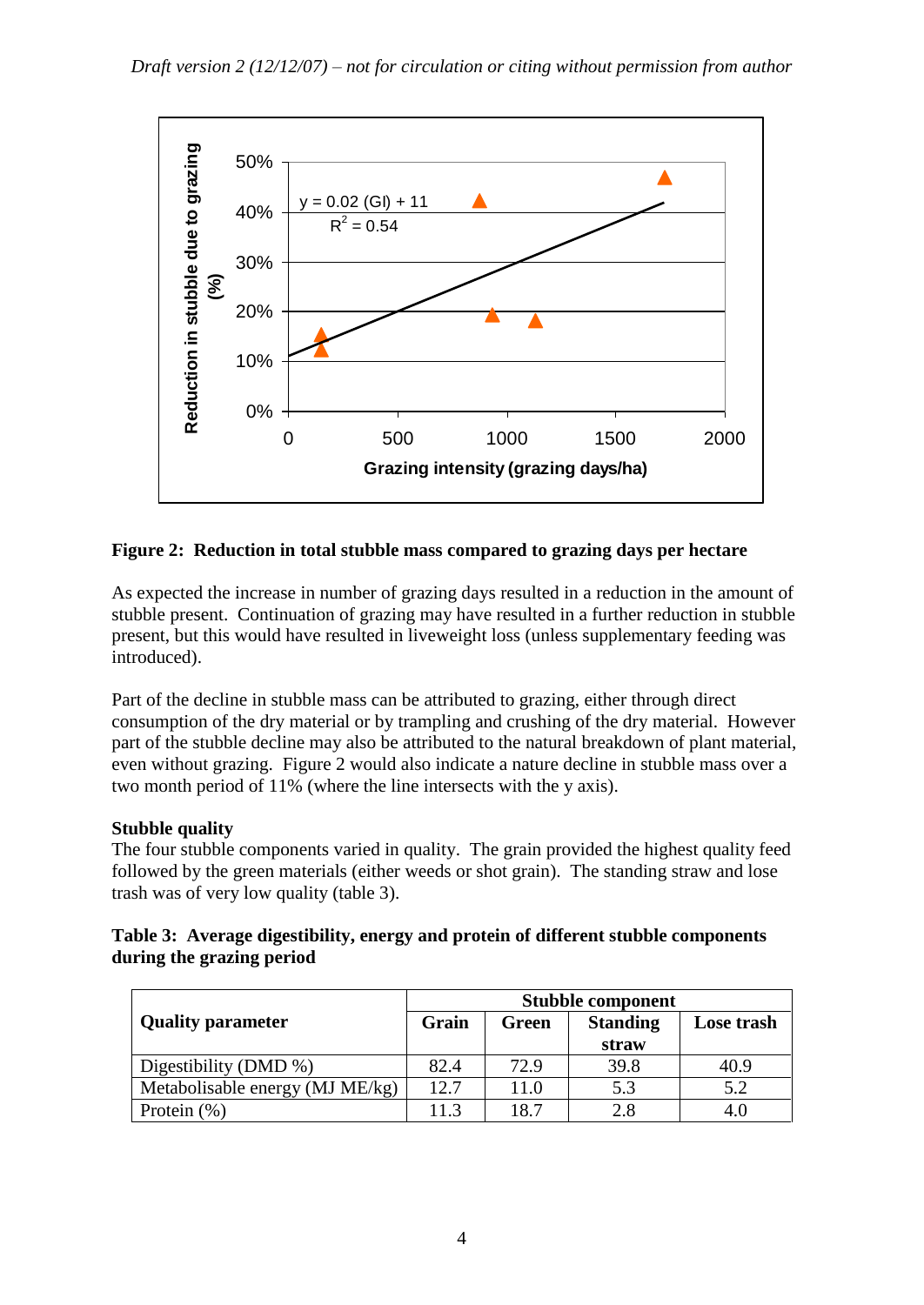#### **Livestock performance on grazed stubbles**

The quality and quantity of the feed influence the amount of pasture an animal will eat. When there is sufficient **quantity** of pasture, an animal will eat to its maximum. However as the quantity of feed declines, an animal cannot 'harvest' enough to completely fill its stomach (as animals only graze for a maximum of 11to 12 hours in any 24 hour period).

The **quality** of the pasture is equally important in influencing animal intake. An animal will only continue eating if there is space in their stomach to store the extra feed. High quality feeds are digested more rapidly in the stomach of the animal than low quality feeds. This means the stomach is emptied more quickly allowing more feed to be eaten.

It is the *combination* of feed quantity and feed quality that **influence** intake and subsequently animal performance. Abundant high quality feed will maximise intake, whereas either limited amounts of high quality feed or large qualities of low quality feed will reduce intake.

Once the animal has feed in its stomach, it extracts energy (amongst other things). By definition high quality feeds have greater concentrations of energy per amount of feed consumed. Therefore an animal offered a large amount of high quality feed leads to high intake of a highly concentrated product. This 'multiplier effect' can mean dramatic differences in available energy (figure 3).

|                   |             | <b>Quantity of feed of offer</b>          |                                       |  |  |
|-------------------|-------------|-------------------------------------------|---------------------------------------|--|--|
|                   |             | High                                      | Low                                   |  |  |
|                   |             | <b>High intake</b> – can harvest a lot of | <b>Restricted intake</b> – can't      |  |  |
|                   | <b>High</b> | feed and it passes through the            | harvest enough feed, so the           |  |  |
| <b>Quality of</b> |             | stomach quickly allowing more to          | stomach is never full but the         |  |  |
| feed on           |             | be eaten. The greater                     | high quality of the feed may be       |  |  |
| offer             |             | concentration of energy in the feed       | sufficient for growth.                |  |  |
|                   |             | means the animal can extract more         |                                       |  |  |
|                   |             | 'goodness'                                |                                       |  |  |
|                   |             | <b>Restricted intake</b> – can harvest a  | <b>Low intake</b> – the animal cannot |  |  |
|                   | Low         | lot of feed but can't pass it through     | harvest very much feed and what       |  |  |
|                   |             | the stomach quickly, so the animal        | it eats takes along time to pass      |  |  |
|                   |             | is prevented in eating more until         | out of the stomach. At low            |  |  |
|                   |             | the stomach begins to empty. At           | quality, the 'goodness' in the        |  |  |
|                   |             | low quality, the 'goodness' in the        | feed is also less                     |  |  |
|                   |             | feed is also less                         |                                       |  |  |

#### **Figure 3: Interaction of feed quantity and quality on intake and performance**

A stubble typically has large quantities of low quality feed (standing straw and trash) and reduced quantities of high quality feed (green and grain) (figure 4).

|                                     |     | <b>Quantity of feed of offer</b> |     |  |
|-------------------------------------|-----|----------------------------------|-----|--|
|                                     |     | High                             | Low |  |
| <b>Quality of   High</b><br>feed on |     |                                  |     |  |
| offer                               | Low |                                  |     |  |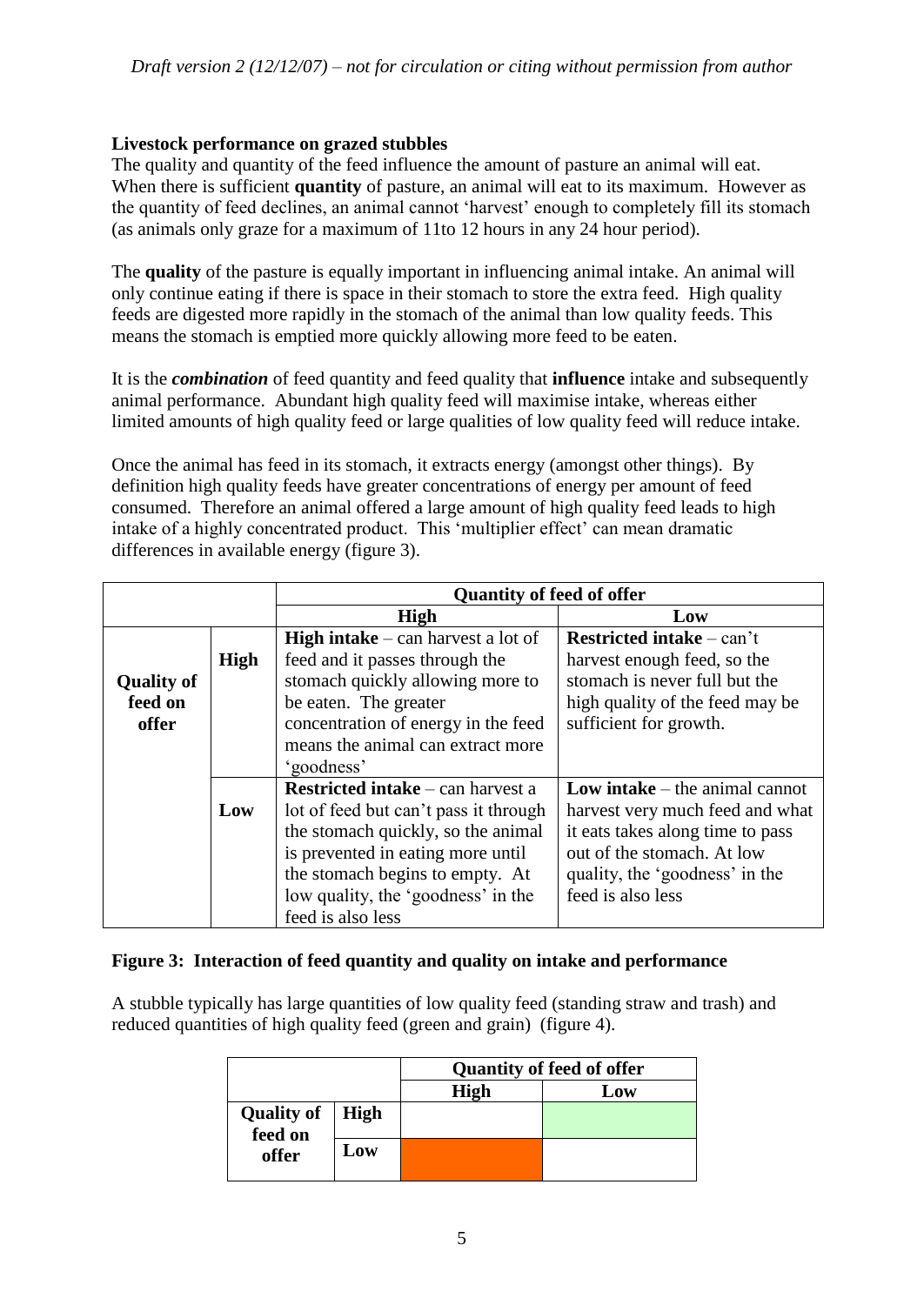#### **Figure 4: Feed quantity and quality of a typical stubble**

The high quality feed, although not abundant, can often provide enough quantity to enable growth (weight gain) to occur. However once the high quality component is reduced, weight loss occurs. It would appear there is only a very short period where animals maintain weight. They are either gaining weight or losing weight on a stubble (figure 5).



#### **Figure 5: Liveweight change and quantity of high quality feed (Werneth 2006)**

The Werneth results clearly show that even at small quantities of high quality feed, animals are able to consume enough to gain weight. However once a certain quantity is reached, liveweight declines.

The same correlation does not hold for the poorer quality components of standing straw and loose trash (figure 6).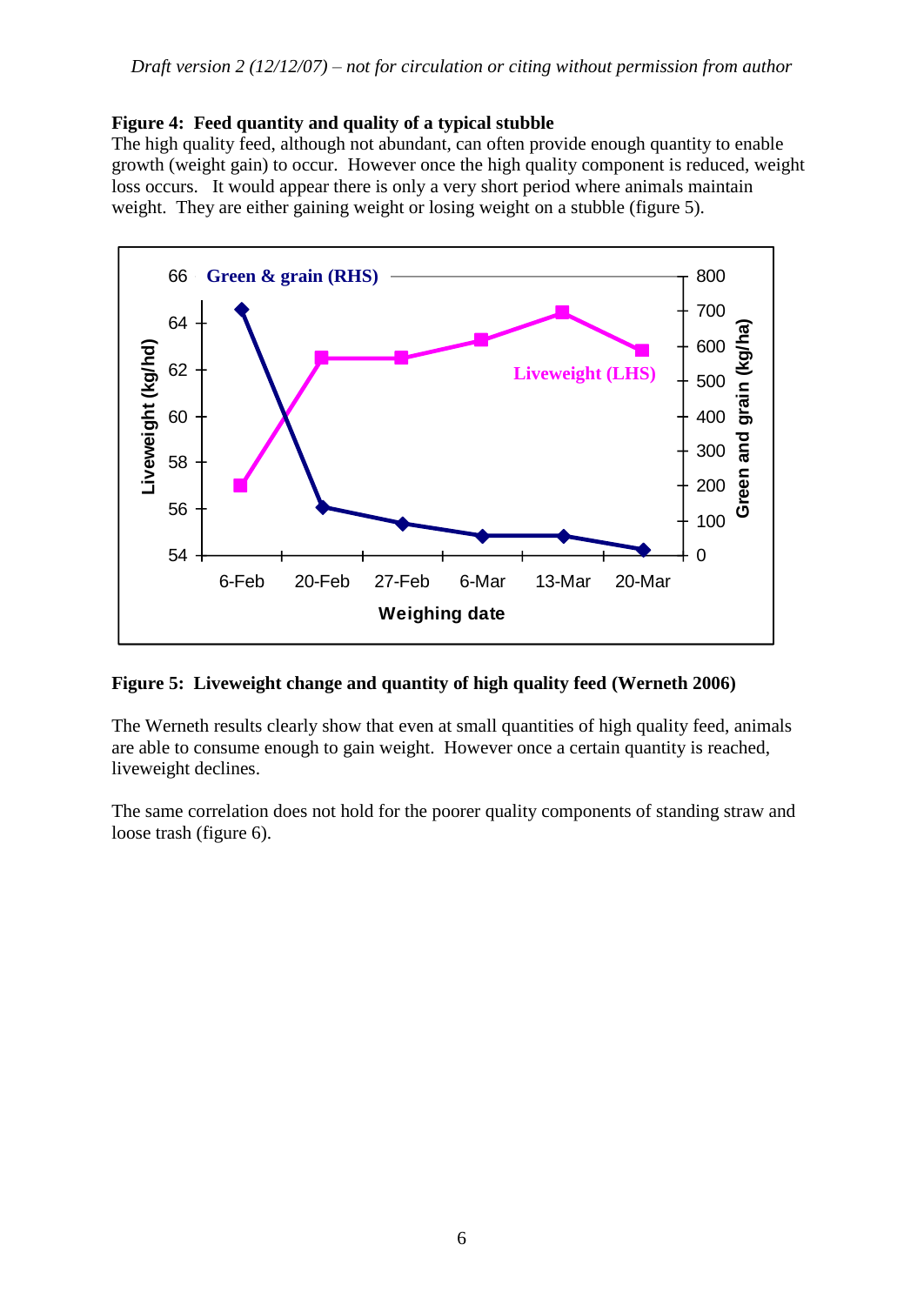

**Figure 6: Liveweight change and quantity of low quality feed (Werneth 2006)**

The value of grazing stubbles is clearly linked to the quantity of green plant material and remaining grain in the stubble. An assessment of all other trials revealed a similar trend, with rapid weight gain when high quantities of green material and/or grain is available and weight loss below a certain threshold.

This liveweight response can also be shown graphically, where the percent change in liveweight from one weighing period to the next is compared with the average quantity of green and grain available during the corresponding period (figure 7). Four weight brackets calculated as a percent of bodyweight were used to accommodate the different types of livestock used in the trials. A 0.15% daily change in liveweight represents a 75 gm change in liveweight for a 50 kg sheep.

It would appear a threshold exists at approximately 35 kg/ha of grain and 40 kg/ha of green material. When the quantity of **both** grain and green falls below these thresholds, animal lose weight. If one of these two components is exceeded, then animals will gain weight.

There are two results that defy this general statement. In each case the amount of green material is below the suggested threshold but the grain on offer is well above 40kg/ha. In both cases weight loss occurred at the measurement a week to 10 days following significant rain (30+ mm). Observation of the grazing animals in these trials indicated their preference to actively seek out the recently shot grain. It is surmised the change in diet from grain to 'green pick' has created some dietary upset or more likely the stock have actively sought out the green pick at the exclusion of other plant material (Andrew Moore, CSIRO pers comm.). Therefore the weight loss may be a function of insufficient intake of material and loss of gut fill. Once the green material was consumed, weight gain responded postively (figure 8).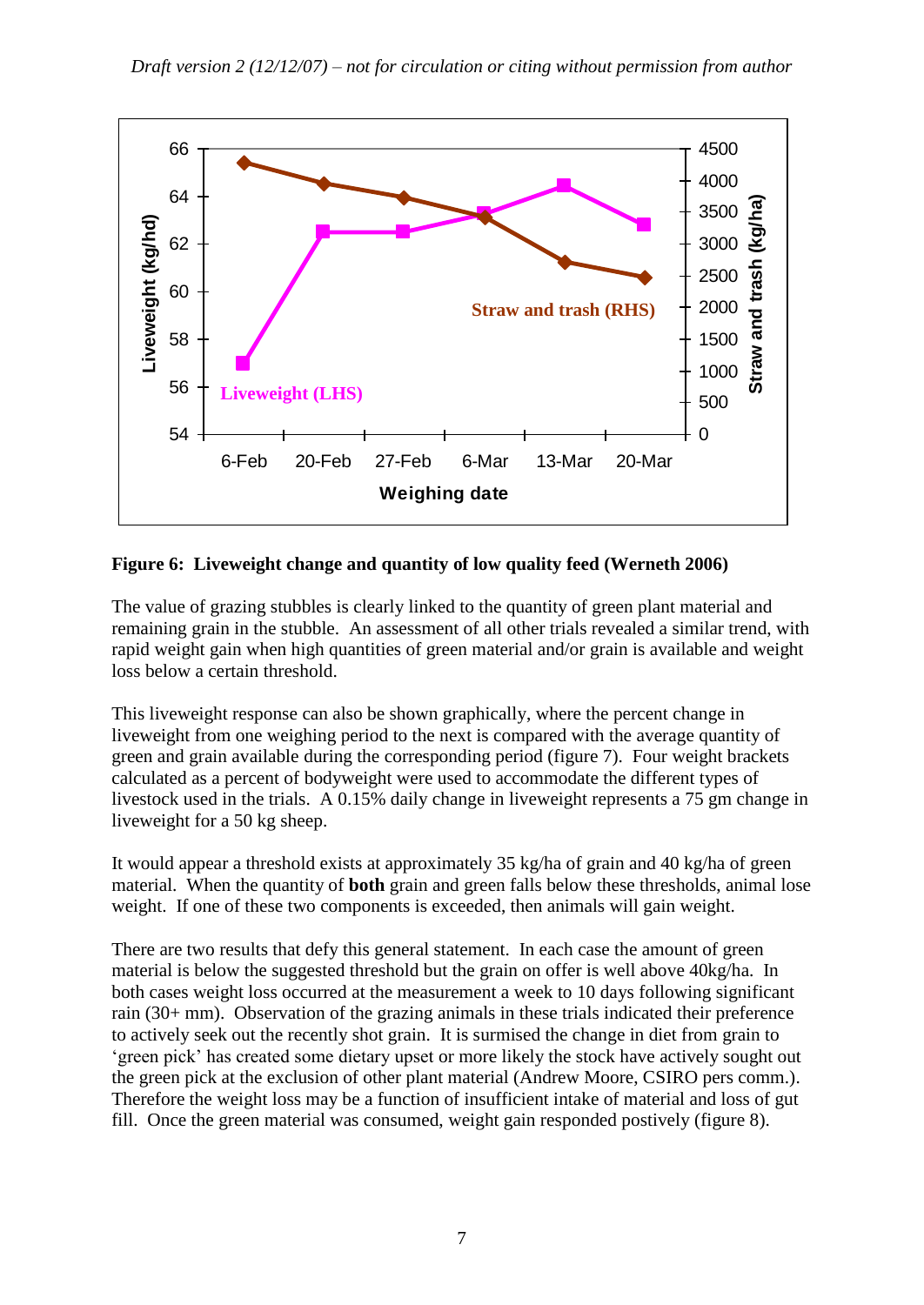

**Figure 8: Liveweight change and corresponding availability of green feed (Warrambeen 2007)**

#### **References:**

SFS 2006 Southern Farming Systems results book

#### **Acknowledgements**

To thank. David Watson, Rohan Wardle and Jen Clarke and participating farmers, Brian Wilson, Fiona Conroy, Troy Missen, John Hamilton, Robert Meek, Wayne Johnson and Tom Whinney